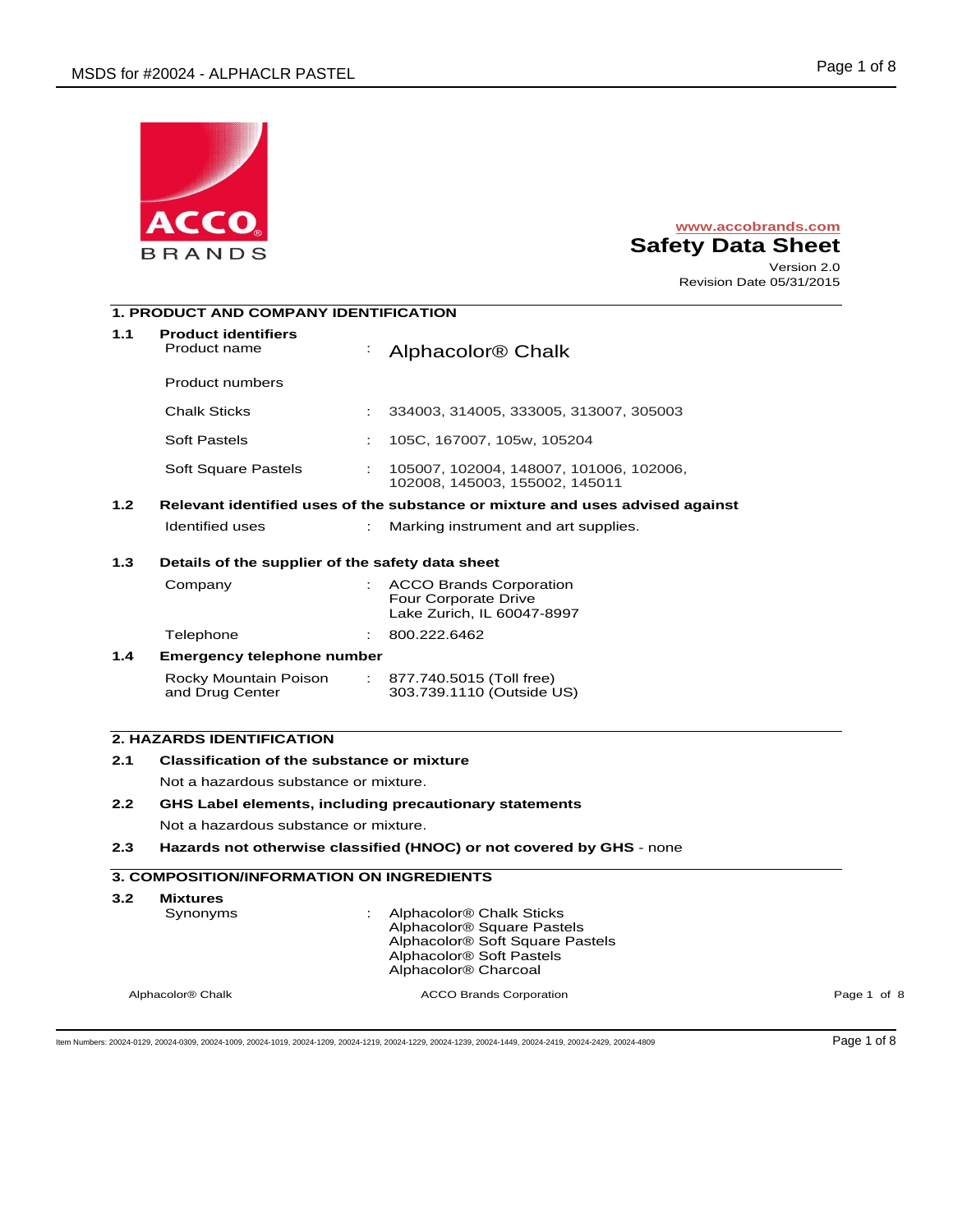| <b>Mixture components</b>     |            |                                                                             |               |
|-------------------------------|------------|-----------------------------------------------------------------------------|---------------|
| Component                     |            | Classification                                                              | Concentration |
| Gypsum                        |            |                                                                             |               |
| CAS-No.                       | 13397-24-5 |                                                                             | 95 %          |
| EC-No.                        | 231-900-3  |                                                                             |               |
| #403 Blue Color / Neon Blue   |            |                                                                             |               |
| CAS-No.                       | 147-14-8   |                                                                             | $< 5 \%$      |
| EC-No.                        | 205-685-1  |                                                                             |               |
| #301 Green Color / Neon Green |            |                                                                             |               |
| CAS-No.                       | 1328-53-6  |                                                                             | $< 5 \%$      |
| EC-No.                        | 215-524-7  |                                                                             |               |
|                               |            | No components need to be disclosed according to the applicable regulations. |               |

### **4. FIRST AID MEASURES**

### **4.1 Description of first aid measures**

#### **If inhaled**

If breathed in, move person into fresh air. If not breathing, give artificial respiration.

#### **In case of skin contact**

Wash off with soap and plenty of water.

#### **In case of eye contact**  Flush eyes with water as a precaution.

#### **If swallowed**

Never give anything by mouth to an unconscious person. Rinse mouth with water.

- **4.2 Most important symptoms and effects, both acute and delayed**  The most important known symptoms and effects are described in the labelling (see section 2.2) and/or in section 11
- **4.3 Indication of any immediate medical attention and special treatment needed**  No data available

# **5. FIREFIGHTING MEASURES**

#### **5.1 Extinguishing media**

### **Suitable extinguishing media**

Use water spray, alcohol-resistant foam, dry chemical or carbon dioxide.

- **5.2 Special hazards arising from the substance or mixture**  Carbon oxides, Nitrogen oxides (NOx), Hydrogen chloride gas, Copper oxides
- **5.3 Advice for firefighters**  Wear self-contained breathing apparatus for firefighting if necessary.
- **5.4 Further information**  No data available

# **6. ACCIDENTAL RELEASE MEASURES**

**6.1 Personal precautions, protective equipment and emergency procedures**  Avoid dust formation. Avoid breathing vapours, mist or gas.

Alphacolor® Chalk **ACCO Brands Corporation** ACCO Brands Corporation **ACCO Brands Corporation** Page 2 of 8

Item Numbers: 20024-0129, 20024-0309, 20024-1009, 20024-1019, 20024-1209, 20024-1219, 20024-1229, 20024-1239, 20024-1449, 20024-2419, 20024-2429, 20024-4809 Page 2 of 8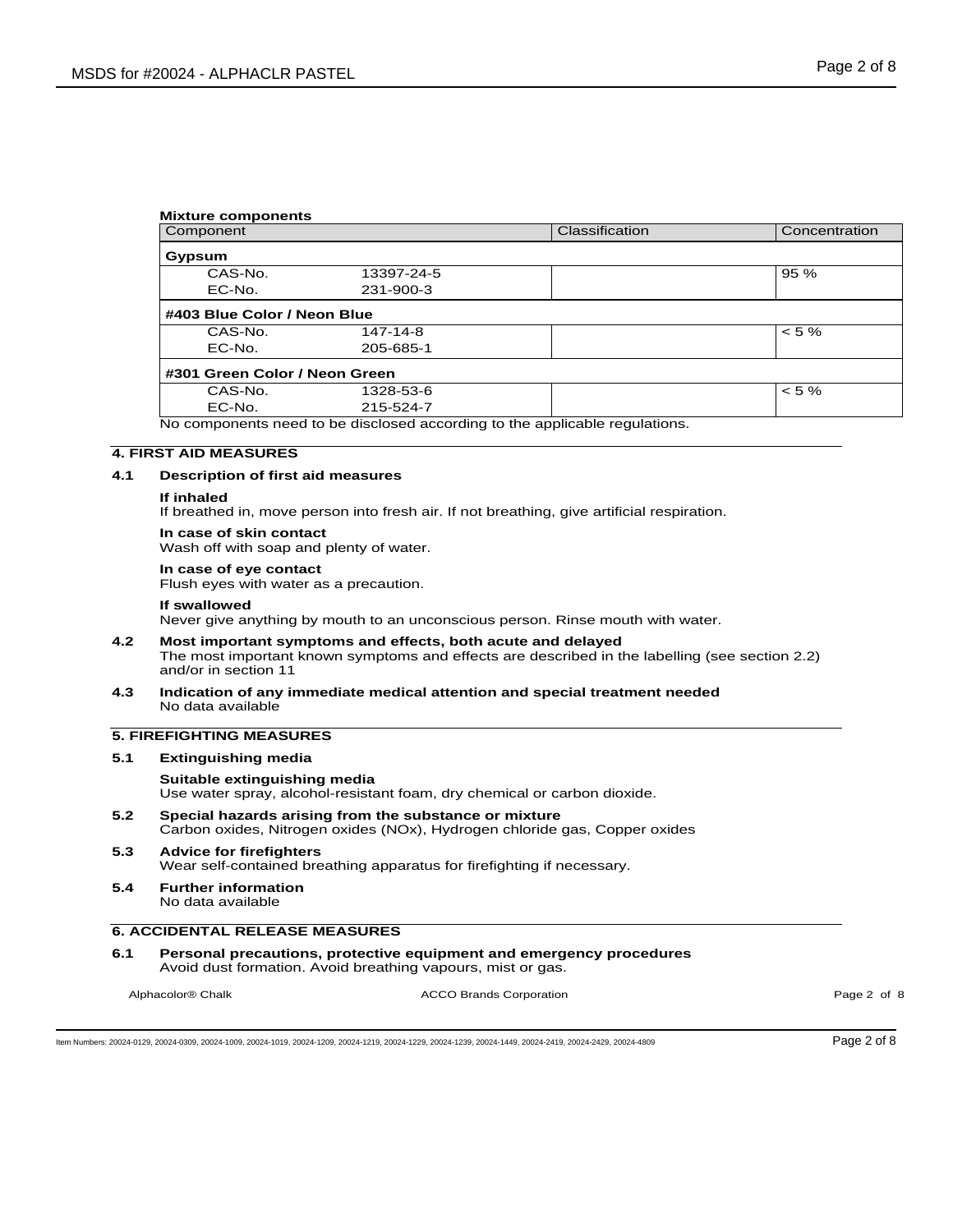For personal protection see section 8.

- **6.2 Environmental precautions**  No special environmental precautions required.
- **6.3 Methods and materials for containment and cleaning up**  Sweep up and shovel. Keep in suitable, closed containers for disposal.
- **6.4 Reference to other sections**  For disposal see section 13.

# **7. HANDLING AND STORAGE**

#### **7.1 Precautions for safe handling**  Further processing of solid materials may result in the formation of combustible dusts. The potential for combustible dust formation should be taken into consideration before additional processing occurs. Provide appropriate exhaust ventilation at places where dust is formed. For precautions see section 2.2.

**7.2 Conditions for safe storage, including any incompatibilities**  Keep container tightly closed in a dry and well-ventilated place. Storage class (TRGS 510): Non Combustible Solids

### **7.3 Specific end use(s)**

Apart from the uses mentioned in section 1.2 no other specific uses are stipulated

# **8. EXPOSURE CONTROLS/PERSONAL PROTECTION**

### **8.1 Control parameters**

### **Components with workplace control parameters**

| Component | CAS-No.    | Value                                                                                         | Control<br>parameters            | <b>Basis</b>                                                                           |
|-----------|------------|-----------------------------------------------------------------------------------------------|----------------------------------|----------------------------------------------------------------------------------------|
| Gypsum    | 13397-24-5 | <b>TWA</b>                                                                                    | 15.0mg/m3<br>(Total)             | USA. Occupational Exposure Limits<br>(OSHA) - Table Z-1 Limits for Air<br>Contaminants |
|           |            | TWA                                                                                           | $5.0$ mg/m $3$<br>(Respirable)   | USA. Occupational Exposure Limits<br>(OSHA) - Table Z-1 Limits for Air<br>Contaminants |
|           |            | TWA                                                                                           | $10.0$ mg/m $3$                  | USA, ACGIH Threshold Limit Values<br>(TLV)                                             |
|           | Remarks    | Nasal symptoms                                                                                |                                  |                                                                                        |
|           |            | TWA                                                                                           | $5 \text{ mg/m}$<br>(Respirable) | USA. NIOSH Recommended<br><b>Exposure Limits</b>                                       |
|           |            | the hemihydrate form.                                                                         |                                  | Gypsum is the dihydrate form of calcium sulfate; Plaster of Paris is                   |
|           |            | TWA                                                                                           | 10 mg/m $3$<br>(Total)           | USA, NIOSH Recommended<br><b>Exposure Limits</b>                                       |
|           |            | Gypsum is the dihydrate form of calcium sulfate: Plaster of Paris is<br>the hemihydrate form. |                                  |                                                                                        |

Alphacolor® Chalk **ACCO Brands Corporation** ACCO Brands Corporation **ACCO Brands Corporation Page 3 of 8** 

Item Numbers: 20024-0129, 20024-0309, 20024-1009, 20024-1019, 20024-1209, 20024-1219, 20024-1229, 20024-1239, 20024-1449, 20024-2419, 20024-2429, 20024-4809 Page 3 of 8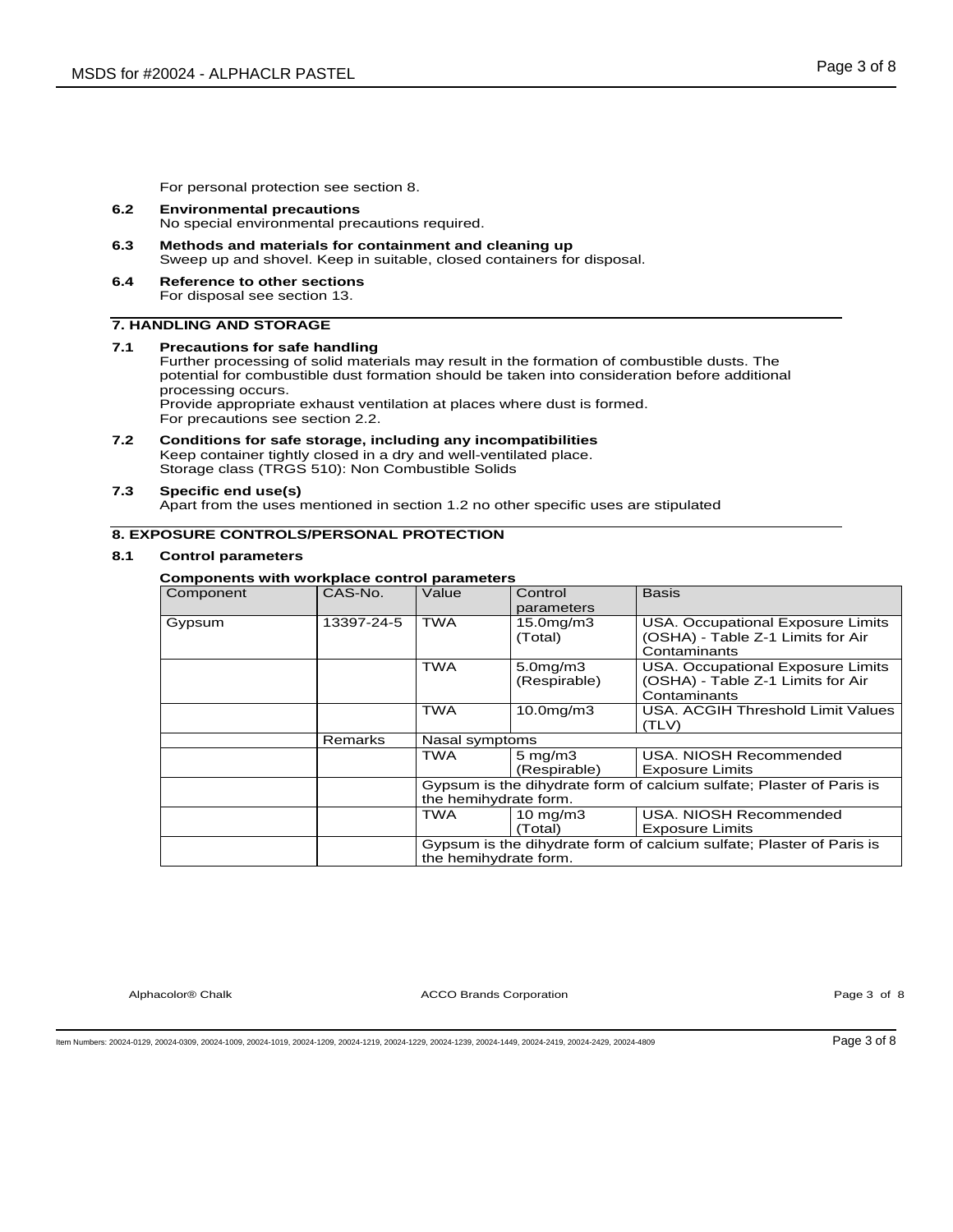| l 29H.31H-<br>Phthalocyaninato(2-<br>)-N29,N30,N31,N32<br>copper | 147-14-8  | <b>TWA</b> | 1.0 <sub>mg</sub> /m3 | USA. NIOSH Recommended<br><b>Exposure Limits</b> |
|------------------------------------------------------------------|-----------|------------|-----------------------|--------------------------------------------------|
| polychloro copper<br>phthalocyanine                              | 1328-53-6 | TWA        | 1.0 <sub>mg</sub> /m3 | USA, NIOSH Recommended<br><b>Exposure Limits</b> |

### **8.2 Exposure controls**

#### **Appropriate engineering controls**  General industrial hygiene practice.

### **Personal protective equipment**

### **Eye/face protection**

Use equipment for eye protection tested and approved under appropriate government standards such as NIOSH (US) or EN 166(EU).

### **Skin protection**

Where protection from nuisance levels of dusts are desired handle with gloves. Wash and dry hands.

### **Body Protection**

Choose body protection in relation to its type, to the concentration and amount of dangerous substances, and to the specific work-place. The type of protective equipment must be selected according to the concentration and amount of the dangerous substance at the specific workplace.

### **Respiratory protection**

Respiratory protection is not required. Where protection from nuisance levels of dusts are desired, use type N95 (US) or type P1 (EN 143) dust masks. Use respirators and components tested and approved under appropriate government standards such as NIOSH (US) or CEN (EU).

# **Control of environmental exposure**

No special environmental precautions required.

# **9. PHYSICAL AND CHEMICAL PROPERTIES**

### **9.1 Information on basic physical and chemical properties**

| a) | Appearance                                 | Form: Chalk sticks and and squares<br>Colour: See package |
|----|--------------------------------------------|-----------------------------------------------------------|
| b) | Odour                                      | No data available                                         |
| C) | <b>Odour Threshold</b>                     | No data available                                         |
| d) | рH                                         | No data available                                         |
| e) | Melting point/freezing<br>point            | No data available                                         |
| f) | Initial boiling point and<br>boiling range | No data available                                         |
| g) | Flash point                                | No data available                                         |
| h) | Evaporation rate                           | No data available                                         |
| i) | Flammability (solid,<br>gas)               | No data available                                         |

Alphacolor® Chalk **Acco Brands Corporation** ACCO Brands Corporation **Acco Acco Acco Acco Brands Corporation** Page 4 of 8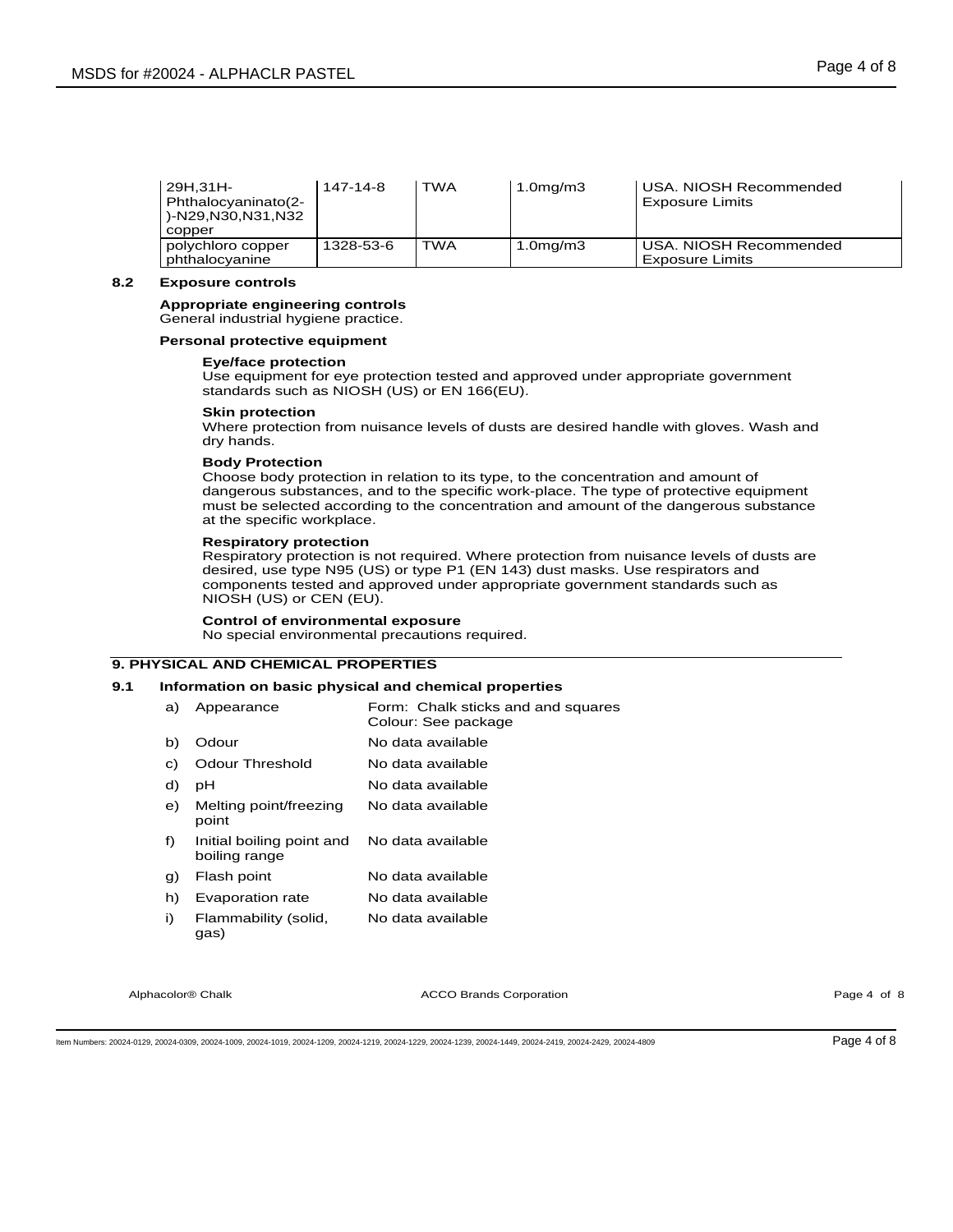| j) | Upper/lower<br>flammability or<br>explosive limits | No data available |
|----|----------------------------------------------------|-------------------|
| k) | Vapour pressure                                    | No data available |
| I) | Vapour density                                     | No data available |
| m) | Relative density                                   | No data available |
| n) | Water solubility                                   | No data available |
| O) | Partition coefficient: n-<br>octanol/water         | No data available |
| p) | Auto-ignition<br>temperature                       | No data available |
| q) | Decomposition<br>temperature                       | No data available |
| r) | Viscosity                                          | No data available |
| s) | <b>Explosive properties</b>                        | No data available |
| t) | Oxidizing properties                               | No data available |

### **9.2 Other safety information**  No data available

# **10. STABILITY AND REACTIVITY**

- **10.1 Reactivity**  No data available
- **10.2 Chemical stability**  Stable under recommended storage conditions.
- **10.3 Possibility of hazardous reactions**  No data available
- **10.4 Conditions to avoid**  No data available
- **10.5 Incompatible materials**  Strong oxidizing agents
- **10.6 Hazardous decomposition products**  In the event of fire: see section 5

# **11. TOXICOLOGICAL INFORMATION**

### **11.1 Information on toxicological effects**

**Acute toxicity**  No data available

**Skin corrosion/irritation**  No data available

#### **Serious eye damage/eye irritation**  No data available

**Respiratory or skin sensitisation**  No data available

Alphacolor® Chalk **ACCO Brands Corporation** ACCO Brands Corporation **ACCO Brands Corporation Page 5 of 8** 

Item Numbers: 20024-0129, 20024-0309, 20024-1009, 20024-1019, 20024-1209, 20024-1219, 20024-1229, 20024-1239, 20024-1449, 20024-2419, 20024-2429, 20024-4809 Page 5 of 8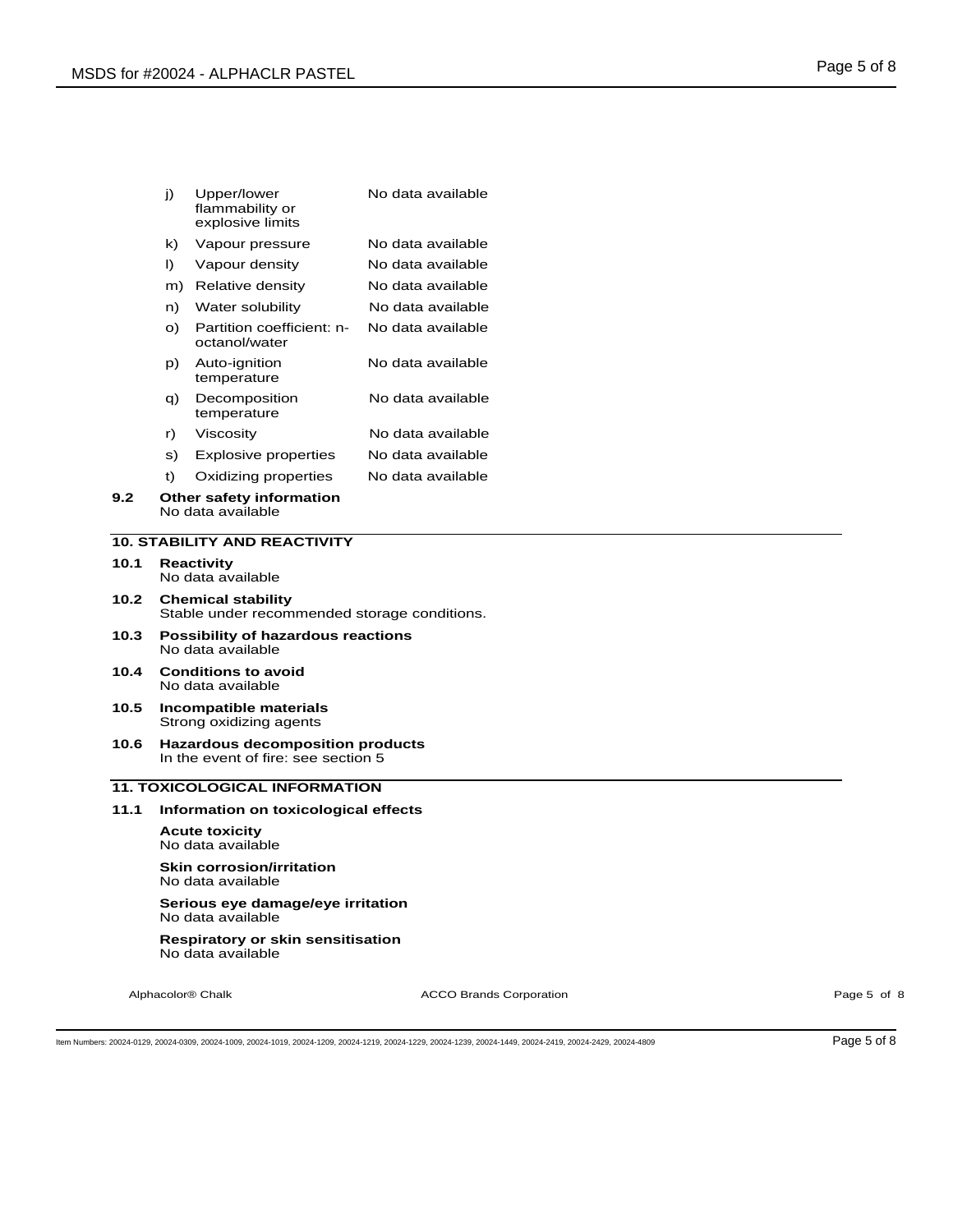# **Germ cell mutagenicity**

No data available

### **Carcinogenicity**

- IARC: No component of this product present at levels greater than or equal to 0.1% is identified as probable, possible or confirmed human carcinogen by IARC.
- ACGIH: No component of this product present at levels greater than or equal to 0.1% is identified as a carcinogen or potential carcinogen by ACGIH.
- NTP: No component of this product present at levels greater than or equal to 0.1% is identified as a known or anticipated carcinogen by NTP.
- OSHA: No component of this product present at levels greater than or equal to 0.1% is identified as a carcinogen or potential carcinogen by OSHA.

# **Reproductive toxicity**

No data available

### **Specific target organ toxicity - single exposure**  No data available

**Specific target organ toxicity - repeated exposure**  No data available

**Aspiration hazard**  No data available

**Additional Information**  RTECS: Not available

# **12. ECOLOGICAL INFORMATION**

# **12.1 Toxicity**

- No data available
- **12.2 Persistence and degradability**  No data available
- **12.3 Bioaccumulative potential**  No data available
- **12.4 Mobility in soil**  No data available
- **12.5 Results of PBT and vPvB assessment**  PBT/vPvB assessment not available as chemical safety assessment not required/not conducted
- **12.6 Other adverse effects**  No data available

# **13. DISPOSAL CONSIDERATIONS**

### **13.1 Waste treatment methods**

#### **Product**

Offer surplus and non-recyclable solutions to a licensed disposal company.

#### **Contaminated packaging**

Dispose of as unused product.

Alphacolor® Chalk **Acco Brands Corporation** ACCO Brands Corporation **Acco Acco Acco Acco Acco Brands Corporation** Page 6 of 8

Item Numbers: 20024-0129, 20024-0309, 20024-1009, 20024-1019, 20024-1209, 20024-1219, 20024-1229, 20024-1239, 20024-1449, 20024-2419, 20024-2429, 20024-4809 Page 6 of 8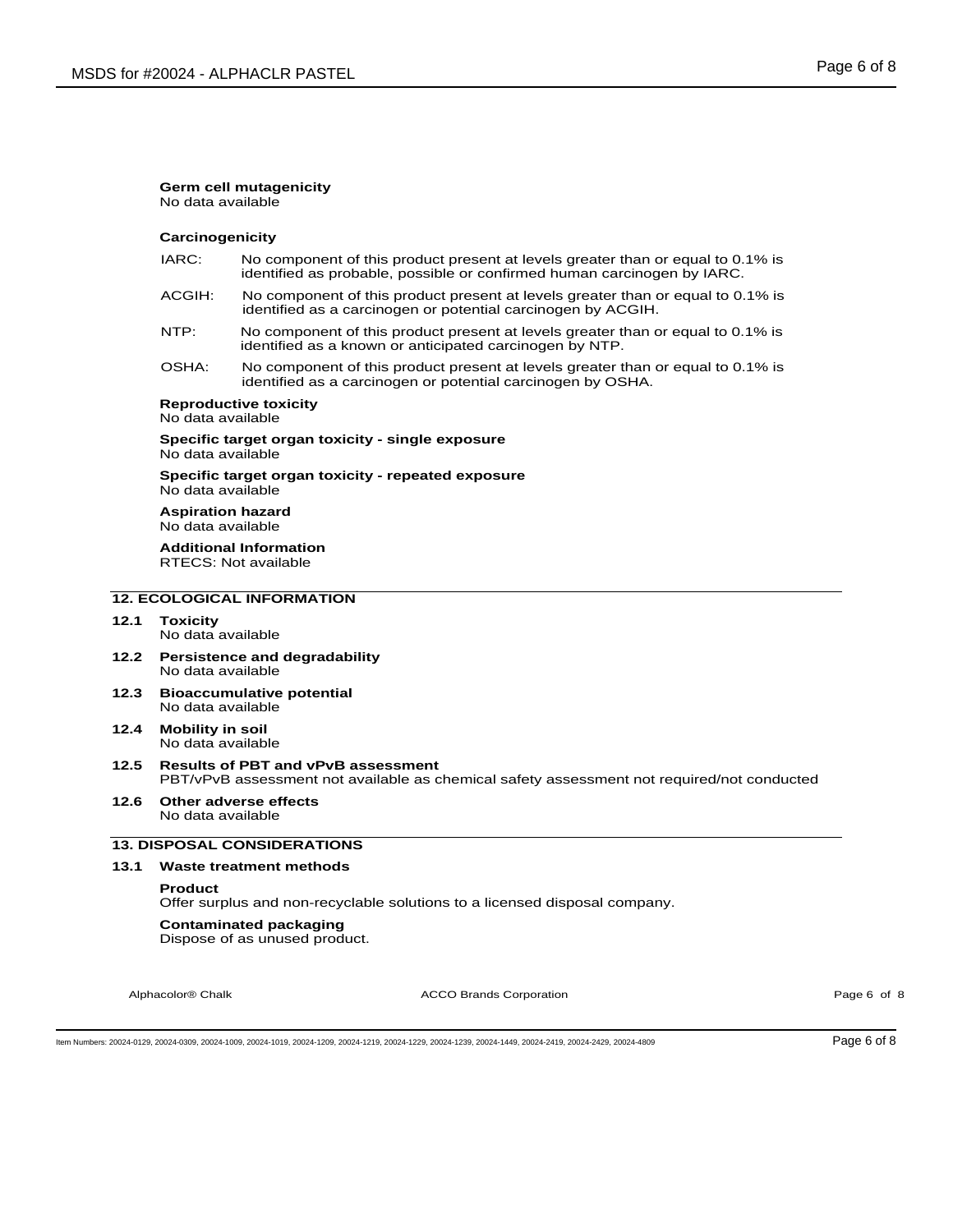#### **14. TRANSPORT INFORMATION**

**DOT (US)** Not dangerous goods

### **IMDG**

Not dangerous goods

**IATA** Not dangerous goods

### **15. REGULATORY INFORMATION**

### **SARA 302 Components**

No chemicals in this material are subject to the reporting requirements of SARA Title III, Section 302.

#### **SARA 313 Components**

This material does not contain any chemical components with known CAS numbers that exceed the threshold (De Minimis) reporting levels established by SARA Title III, Section 313.

### **SARA 311/312 Hazards**  No SARA Hazards

### **Massachusetts Right To Know Components**

| Gypsum                                                          | CAS-No.<br>13397-24-5 | <b>Revision Date</b><br>1989-08-11 |             |
|-----------------------------------------------------------------|-----------------------|------------------------------------|-------------|
| <b>Pennsylvania Right To Know Components</b>                    |                       |                                    |             |
|                                                                 | CAS-No.               | <b>Revision Date</b>               |             |
| Gypsum                                                          | 13397-24-5            | 1989-08-11                         |             |
| Pigment(s)                                                      |                       |                                    |             |
| 29H,31H-Phthalocyaninato(2-)-N29,N30,N31,N32                    | 147-14-8              | 2007-03-01                         |             |
| copper                                                          |                       |                                    |             |
| polychloro copper phthalocyanine                                | 1328-53-6             | 2007-03-01                         |             |
| Neon yellow                                                     | 29556-33-0            |                                    |             |
| Neon red                                                        | 3068-39-1             |                                    |             |
| Neon orange                                                     |                       |                                    |             |
| Neon violet                                                     | 73398-89-7            |                                    |             |
| Neon pink                                                       |                       |                                    |             |
| #005 Red Color                                                  | 15782-05-5            |                                    |             |
| #102 Orange color                                               | 6505-28-8             |                                    |             |
| #205 yellow color                                               | 5468-75-7             |                                    |             |
| <b>New Jersey Right To Know Components</b>                      |                       |                                    |             |
|                                                                 | CAS-No.               | <b>Revision Date</b>               |             |
| Gypsum                                                          | 13397-24-5            | 1989-08-11                         |             |
| Pigment(s)                                                      |                       |                                    |             |
| 29H,31H-Phthalocyaninato(2-)-N29,N30,N31,N32                    | 147-14-8              | 2007-03-01                         |             |
| copper                                                          |                       |                                    |             |
| polychloro copper phthalocyanine                                | 1328-53-6             | 2007-03-01                         |             |
| Neon yellow                                                     | 29556-33-0            |                                    |             |
| Neon red                                                        | 3068-39-1             |                                    |             |
| Neon orange                                                     |                       |                                    |             |
| Neon violet                                                     | 73398-89-7            |                                    |             |
| Neon pink                                                       |                       |                                    |             |
| #005 Red Color                                                  | 15782-05-5            |                                    |             |
| #102 Orange color                                               | 6505-28-8             |                                    |             |
| Alphacolor <sup>®</sup> Chalk<br><b>ACCO Brands Corporation</b> |                       |                                    | Page 7 of 8 |

Item Numbers: 20024-0129, 20024-0309, 20024-1009, 20024-1019, 20024-1209, 20024-1219, 20024-1229, 20024-1239, 20024-1449, 20024-2419, 20024-2429, 20024-4809 Page 7 of 8